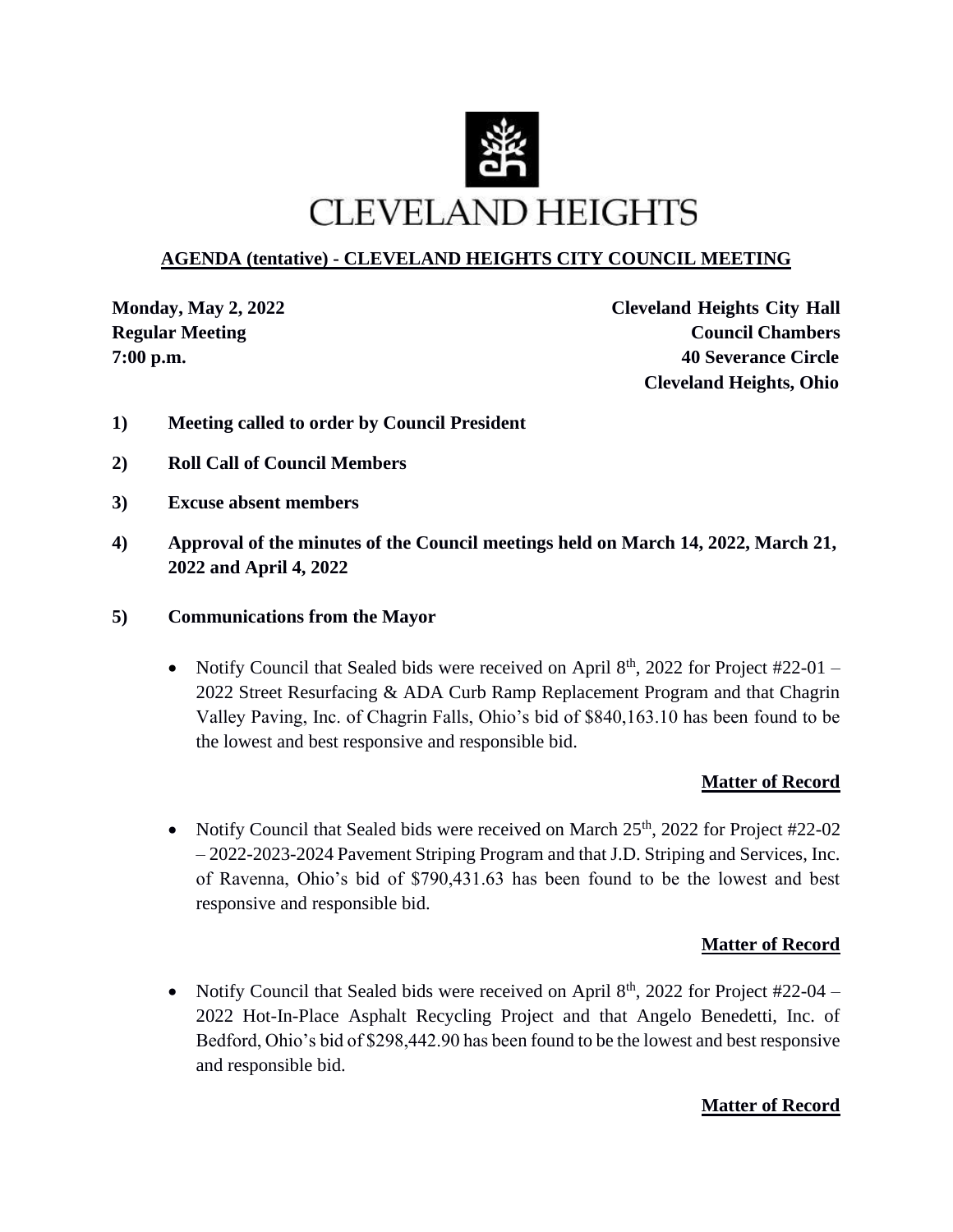#### **6) Report of the Clerk of Council**

Notify Council that two notices have been received from the Ohio Division of Liquor Control advising that applications have been made by the following:

- MGH Midwest BDS LLC, 1854 Coventry Road, Unit B Lower Level, Cleveland Heights, Ohio 44106 for a transfer of a D5 and D6 permit from Spartan Stir Fry Inc, d/b/a BD S Mongolian Barbeque, 1854 Coventry Road, Unit B Lower Level, Cleveland Heights, Ohio 44106
- Laid Back Management LLC, Kulture Restaurant & Lounge, 3962 Mayfield Road, Cleveland Heights, Ohio 44121 for a TREX transfer of a D5 permit from Emilys Angels LLC, 3962 Mayfield Road, Cleveland Heights, Ohio 44121

## **Matter of Record**

Refer to: The Mayor, Chief of Police, and the Director of Law

## **7) Public Comment - Agenda Items only**

(Note: Persons wishing to speak must register in advance. A 3-minute time limit applies. Comments unrelated to the agenda may be made after Committee Reports.)

## **8) LEGISLATION**

*Note: The title for each piece of legislation contains a parenthetical reference to the Council Committee within which the subject matter of the legislation falls. Council Committees are abbreviated as follows: (AS)-Administrative Services; (COTW)- Committee of the Whole; (CRR)-Community Relations and Recreation; (F)-Finance; (HB)- Housing and Building; (MS)-Municipal Services; (PD)-Planning and Development; (PSH)-Public Safety and Health. See Resolution 1-2022 for a list of Council Committee subject matter areas.* 

## **a.** *First Readings – Consideration of Adoption Requested*

**ORDINANCE NO. 57-2022 (F),** *First Reading.* An ordinance to amend certain subparagraphs of Ordinance No. 139-2021 (F), relating to appropriations and other expenditures of the City of Cleveland Heights, Ohio for the fiscal year ending December 31, 2022 and declaring an emergency.

Introduced by Mayor Seren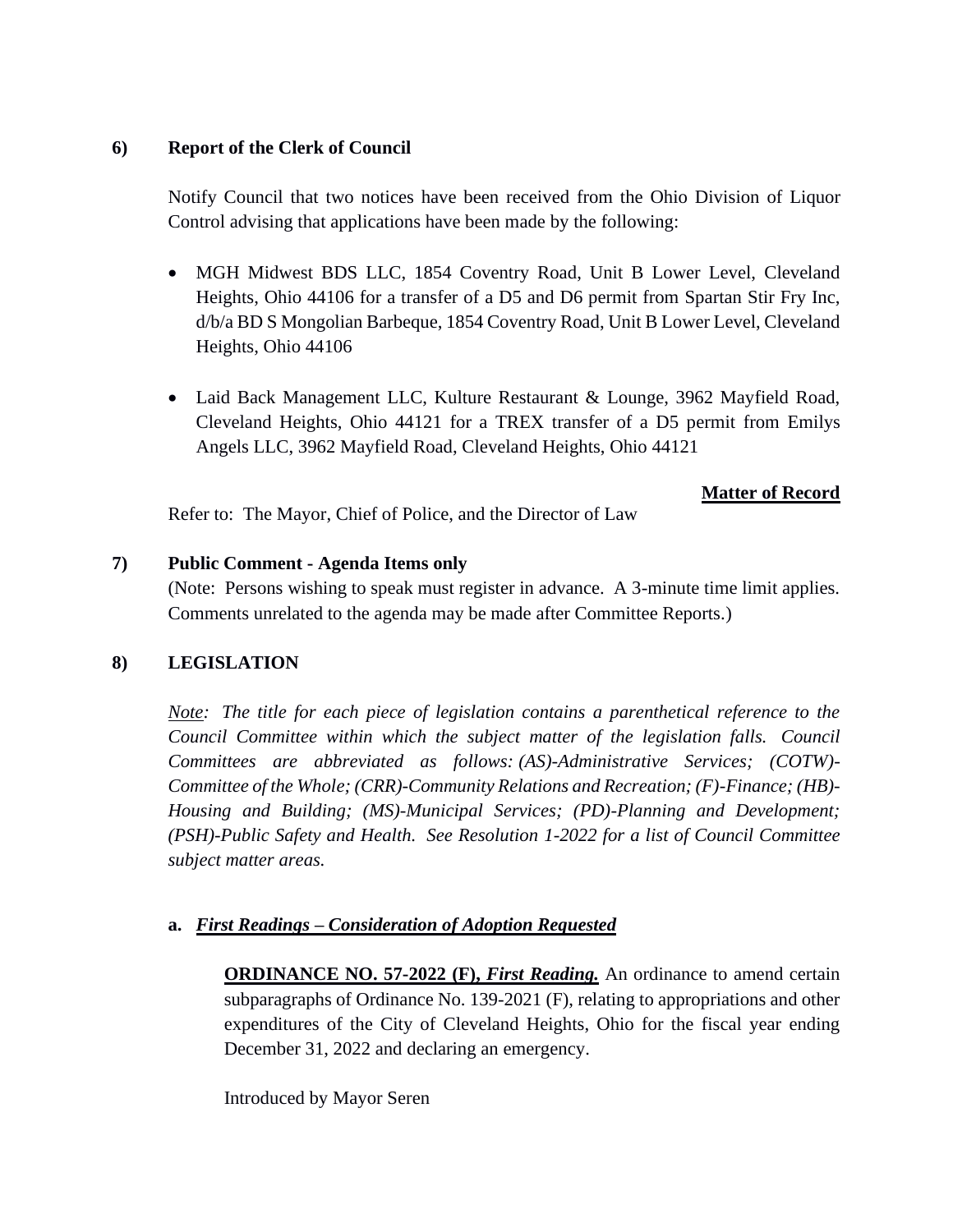Motion to Adopt/Second: \_\_\_\_\_\_\_\_\_\_/\_\_\_\_\_\_\_\_\_\_\_\_

Vote: \_\_\_\_\_\_\_\_\_\_ \_\_\_\_\_\_\_\_\_\_\_\_ \_\_\_\_\_\_\_\_\_\_\_\_\_\_\_ For Against No. Reading

**RESOLUTION NO. 58-2022 (F),** *First Reading***.** A Resolution authorizing and directing the Mayor to enter into a contract with Janus Small Associates for Council retreat facilitation services, increasing Council's budget to provide funds therefor, and declaring the necessity that this Resolution become immediately effective as an emergency measure.

Introduced by Council President Hart

Motion to Adopt/Second: \_\_\_\_\_\_\_\_\_\_/\_\_\_\_\_\_\_\_\_\_\_\_

Vote: \_\_\_\_\_\_\_\_\_\_ \_\_\_\_\_\_\_\_\_\_\_\_ \_\_\_\_\_\_\_\_\_\_\_\_\_\_\_

For Against No. Reading

**RESOLUTION NO. 59-2022 (MS),** *First Reading***.** A Resolution authorizing the Mayor to enter into an agreement with Energy Management Specialists, Inc., for professional services for HVAC systems maintenance; and declaring the necessity that this legislation become immediately effective as an emergency measure.

Introduced by Mayor Seren

Motion to Adopt/Second: \_\_\_\_\_\_\_\_\_\_/\_\_\_\_\_\_\_\_\_\_\_\_

Vote: \_\_\_\_\_\_\_\_\_\_ \_\_\_\_\_\_\_\_\_\_\_\_ \_\_\_\_\_\_\_\_\_\_\_\_\_\_\_

For Against No. Reading

**b.** *First Reading Only*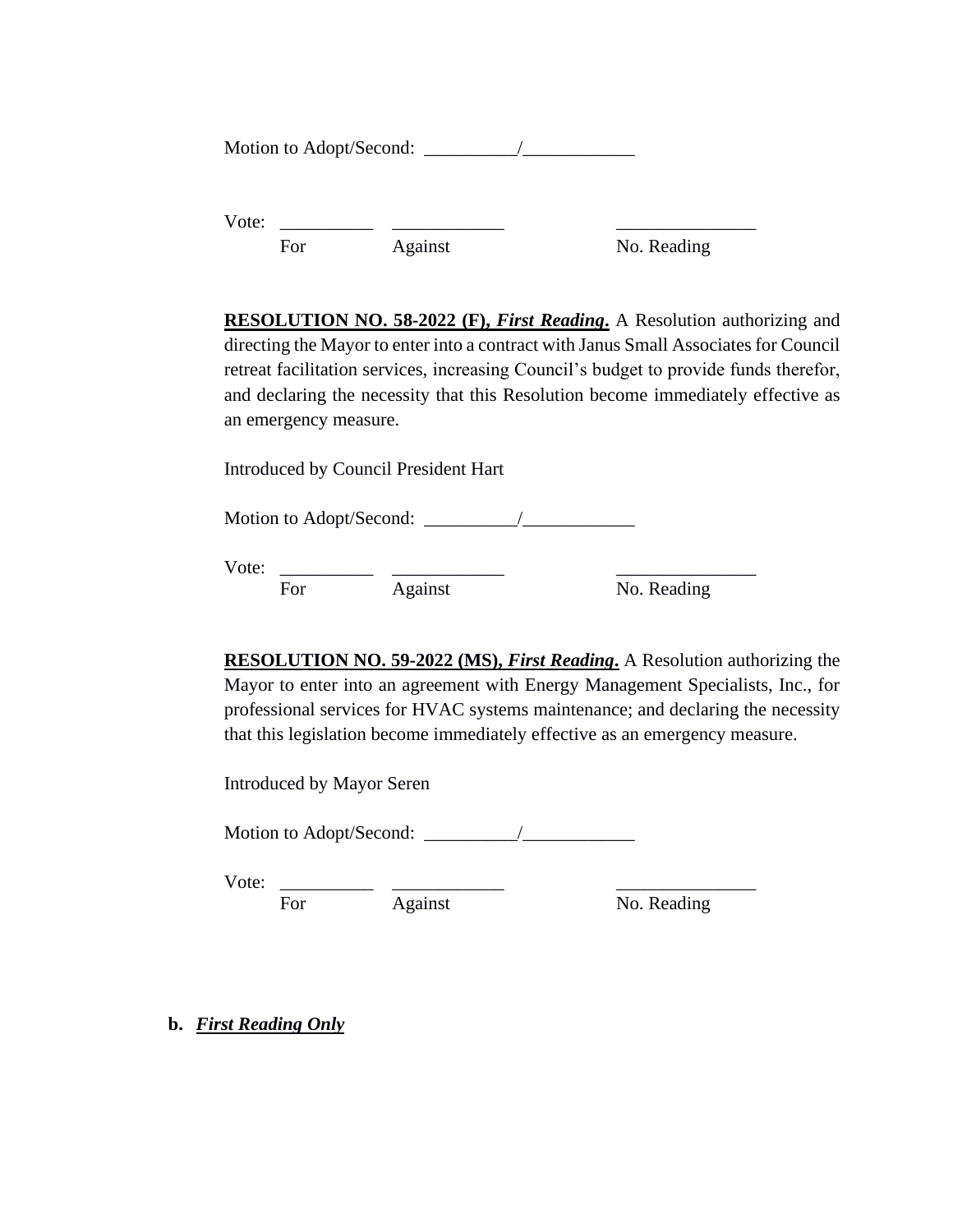**RESOLUTION NO. 60-2022 (AS),** *First Reading.* A Resolution appointing Councilor Josie Moore to the Doan Brook Watershed Partnership Board of Trustees.

Introduced by Council President Hart

#### **c.** *Second Readings*

**RESOLUTION NO. 48-2022 (MS),** *Second Reading.* A Resolution authorizing the City to participate in the NOPEC Green Community Choice Program for the City's Electricity Aggregation Program Starting January 2023; and declaring the necessity that this legislation become immediately effective as an emergency measure.

Introduced by Mayor Seren

Motion to Adopt/Second: \_\_\_\_\_\_\_\_\_\_/\_\_\_\_\_\_\_\_\_\_\_\_

Vote: \_\_\_\_\_\_\_\_\_\_ \_\_\_\_\_\_\_\_\_\_\_\_ \_\_\_\_\_\_\_\_\_\_\_\_\_\_\_ For Against No. Reading

**RESOLUTION NO. 49-2022 (MS),** *Second Reading.* A Resolution authorizing the Mayor to enter into an agreement with Wade Trim, Inc., for professional engineering services relating to the 2022 Member Community Infrastructure Program grant for the Sanitary Sewer Overflow Control of CH-2, CH-30, CH-33, and CH-39 and Rehabilitation Project; and declaring the necessity that this legislation become immediately effective as an emergency measure.

Introduced by Mayor Seren

Motion to Adopt/Second: \_\_\_\_\_\_\_\_\_\_/\_\_\_\_\_\_\_\_\_\_\_\_

Vote: \_\_\_\_\_\_\_\_\_\_ \_\_\_\_\_\_\_\_\_\_\_\_ \_\_\_\_\_\_\_\_\_\_\_\_\_\_\_

 $\overline{\text{For}}$   $\overline{\text{Again}}$   $\overline{\text{No. Reading}}$ 

**RESOLUTION NO. 50-2022 (MS),** *Second Reading.* A Resolution authorizing the Mayor to enter into an agreement with Wade Trim, Inc., for professional engineering services relating to the 2022 Member Community Infrastructure Program grant for the Sanitary Sewer Overflow Control of CH-9, CH-32, CH-57,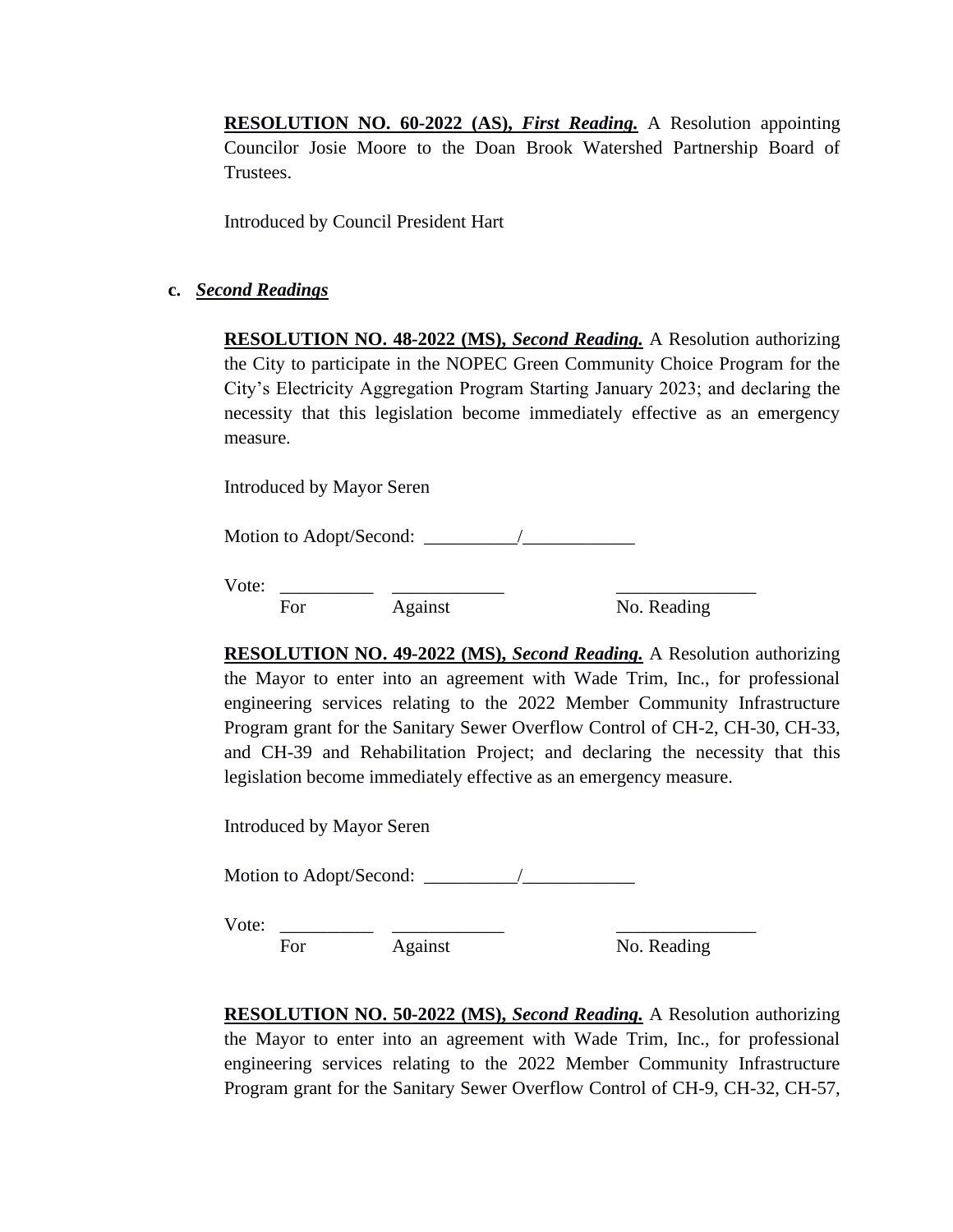and CH-58 and Rehabilitation Project; and declaring the necessity that this legislation become immediately effective as an emergency measure.

Introduced by Mayor Seren

Motion to Adopt/Second: \_\_\_\_\_\_\_\_\_\_/\_\_\_\_\_\_\_\_\_\_\_\_

Vote: \_\_\_\_\_\_\_\_\_\_ \_\_\_\_\_\_\_\_\_\_\_\_ \_\_\_\_\_\_\_\_\_\_\_\_\_\_\_

For Against No. Reading

**RESOLUTION NO. 51-2022 (MS),** *Second Reading.* A Resolution authorizing the Mayor to enter into an agreement with Valley Ford Truck, Inc. for the acquisition of a full-size pickup truck for the Utilities Division of the Public Works Department; providing compensation therefor; and declaring the necessity that this legislation become immediately effective as an emergency measure.

Introduced by Mayor Seren

Motion to Adopt/Second: \_\_\_\_\_\_\_\_\_\_/\_\_\_\_\_\_\_\_\_\_\_\_

Vote:  $\overline{\phantom{a}}$ 

For Against No. Reading

**RESOLUTION NO. 52-2022 (MS),** *Second Reading.* A Resolution authorizing the Mayor to enter into an agreement with Valley Ford Truck, Inc. for the acquisition of a dump truck for the Forestry Division of the Public Works Department; providing compensation therefor; and declaring the necessity that this legislation become immediately effective as an emergency measure.

Introduced by Mayor Seren

Motion to Adopt/Second: \_\_\_\_\_\_\_\_\_\_/\_\_\_\_\_\_\_\_\_\_\_\_

Vote: \_\_\_\_\_\_\_\_\_\_ \_\_\_\_\_\_\_\_\_\_\_\_ \_\_\_\_\_\_\_\_\_\_\_\_\_\_\_

For Against No. Reading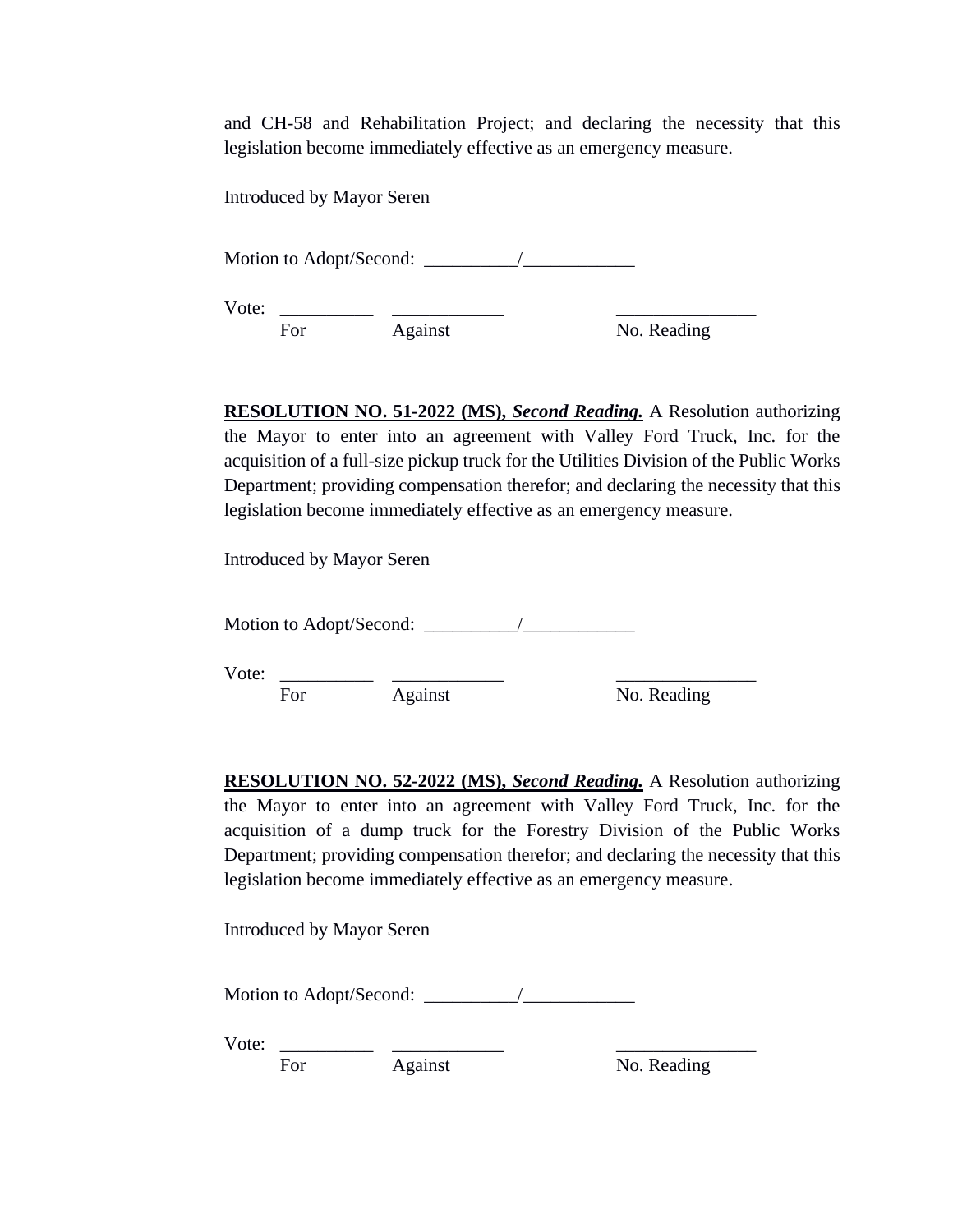**RESOLUTION NO. 53-2022 (MS),** *Second Reading.* A Resolution authorizing the Mayor to enter into an agreement with Valley Freightliner, Inc., for the acquisition of a Freightliner 114SD Tandem Axle Cab and Chassis for the Street Maintenance Division of the Department of Public Works; providing compensation therefor; and declaring the necessity that this legislation become immediately effective as an emergency measure.

Introduced by Mayor Seren

Motion to Adopt/Second: \_\_\_\_\_\_\_\_\_\_/\_\_\_\_\_\_\_\_\_\_\_\_

Vote: \_\_\_\_\_\_\_\_\_\_ \_\_\_\_\_\_\_\_\_\_\_\_ \_\_\_\_\_\_\_\_\_\_\_\_\_\_\_

For Against No. Reading

**RESOLUTION NO. 54-2022 (PD),** *Second Reading.* A Resolution authorizing the Mayor to negotiate a Memorandum of Understanding ("MOU") with WXZ Development, Inc., concerning the redevelopment of the Taylor-Tudor Plaza; and declaring the necessity that this legislation become immediately effective as an emergency measure.

Introduced by Mayor Seren

Motion to Adopt/Second: \_\_\_\_\_\_\_\_\_\_/\_\_\_\_\_\_\_\_\_\_\_\_

Vote: \_\_\_\_\_\_\_\_\_\_ \_\_\_\_\_\_\_\_\_\_\_\_ \_\_\_\_\_\_\_\_\_\_\_\_\_\_\_

For Against No. Reading

## **d.** *Consent Agenda*

*Note: Individual Consent Agenda items are not discussed separately during the Council meeting, unless removed from the Consent Agenda on the request of a member of Council. Once an item is removed from the Consent Agenda it will be placed on the Regular Agenda.*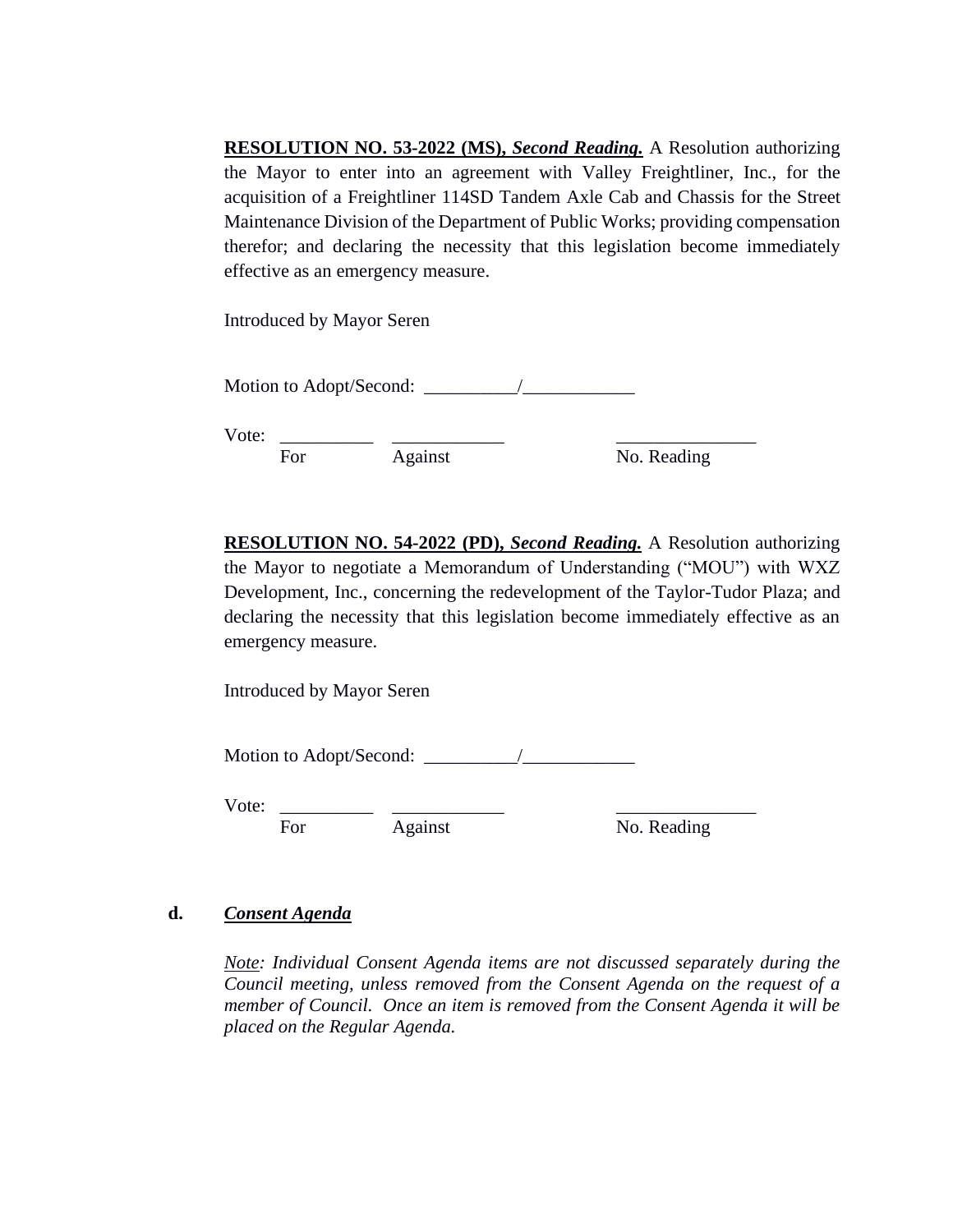**RESOLUTION NO. 55-2022 (PD),** *Second Reading* A Resolution declaring May 2022 *National Preservation Month*; and declaring the necessity that this legislation become immediately effective as an emergency measure.

Introduced by Mayor Seren

**RESOLUTION NO. 56-2022 (CRR),** *Second Reading***.** A Resolution proclaiming May 2022 to be *Bike Month* in the City of Cleveland Heights; and declaring the necessity that this legislation become immediately effective as an emergency measure.

Introduced by Mayor Seren

**Motion to suspend rules** by Council Member\_\_\_\_\_\_\_\_\_\_\_\_\_\_\_\_\_\_\_\_\_\_\_\_\_\_\_\_\_\_

Vote:

For Against

**Motion to adopt/second** by Council Member: \_\_\_\_\_\_\_\_\_\_\_\_/\_\_\_\_\_\_\_\_\_\_\_\_\_\_\_\_\_

Vote:

For Against

#### **9) Committee Reports**

- **a.)** Community Relations and Recreation Committee
- **b.)** Finance Committee
- **c.)** Housing and Building Committee
- **d.)** Municipal Services Committee
- **e.)** Planning and Development Committee
- **f.)** Public Safety and Health Committee
- **g.)** Administrative Services Committee
- **h.)** Committee of the Whole